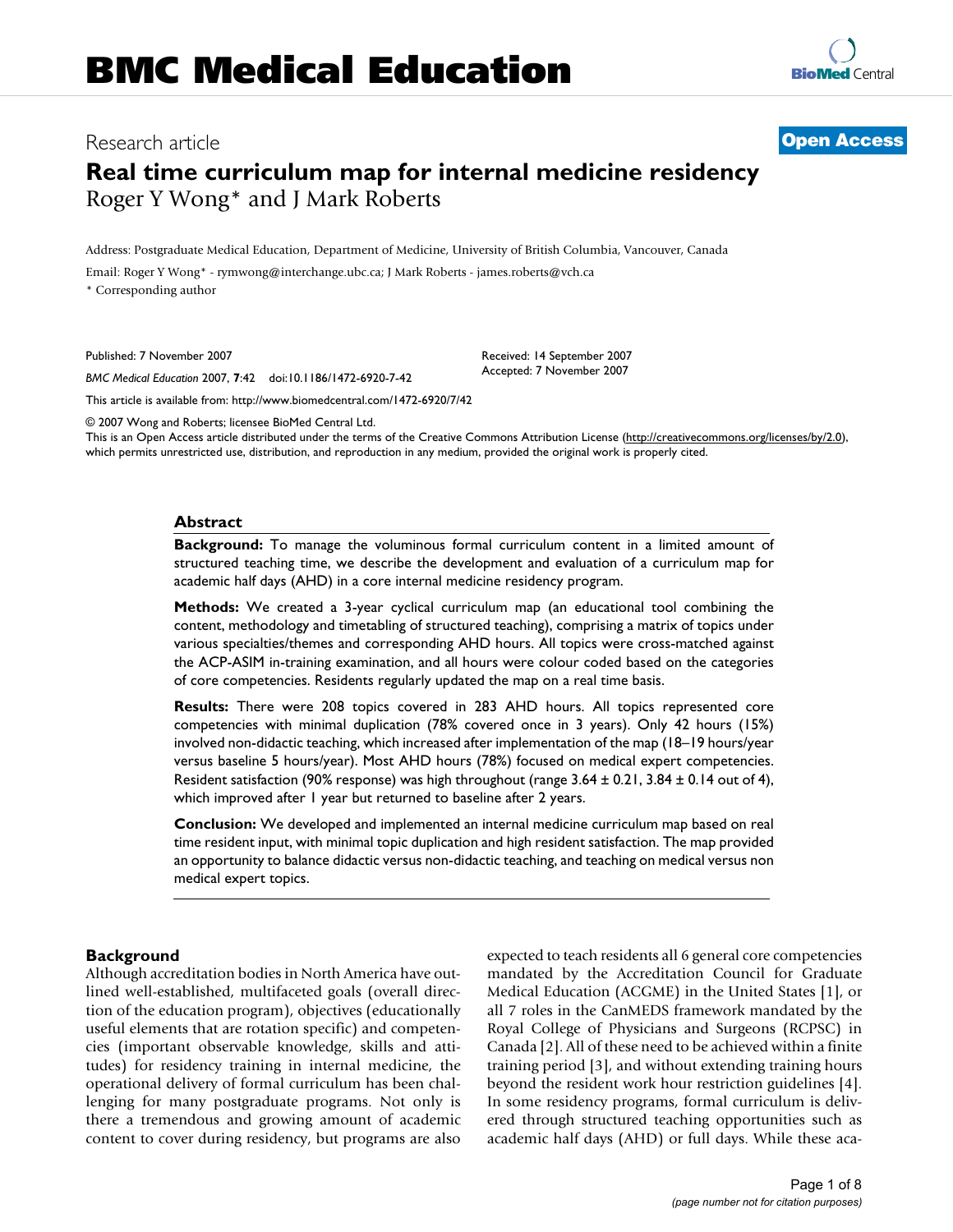demic days may be mandatory, no standardized planning tool exists. Detailed educational planning is needed to achieve the largest possible impact, so that important topics are not missed and repetition is minimized. It is also unclear if the topics taught are actually pertinent to assessment at public internal medicine examinations, such as the American College of Physician – American Society of Internal Medicine (ACP-ASIM) in-training examination. The lack of standard methodology to manage the academic content within a busy curriculum, together with uncertainty if the content covered is actually relevant, present a double challenge for residency program directors and medical educators. Such challenge has been expressed and shared among program directors at national and international meetings.

Earlier educational studies have described the potential value of creating curriculum maps, mostly in the traditional K-12 school system [5]. A curriculum map is an educational tool that combines what is taught (the academic content), how it is taught (the teaching resources and opportunities), when it is taught (the timetable), and the measures used to assess if teaching has successfully occurred [6]. Like a road map to knowledge, a curriculum map makes the formal curriculum more transparent to all stakeholders and clarifies the relationships and links [6]. The process of establishing a map is, however, time and effort intensive. In health education, curriculum mapping has been used to help teach evidence based medicine [7], geriatrics [8], clinical nutrition [9], and computer-based virtual medical courses [10].

Curriculum mapping is a dynamic process, requiring ongoing (real time) feedback and needs assessment from the learners [11]. Ongoing feedback is commonly used in web based learning [12], which can be assessed using structured questionnaires [13,14] or focus groups [15]. We elected to have a designated group of residents from all training years to provide feedback, as this motivates residents to actively participate in their own education.

We recently developed a real time curriculum map specifically designed for internal medicine residents, mainly because our former scheduling method for the formal curriculum resulted in numerous duplications and omissions, and sub-optimal resident/faculty satisfaction. Our map allowed us to proactively manage the logistics and relevance of formal curriculum delivery during AHD, while taking into account the specific requirements of teaching residents the non medical expert core competencies as mandated by the ACGME or RCPSC. The primary objective of this article is to describe the development of this real time curriculum map. The secondary objective is to assess the impact of implementing the map on formal curriculum planning and resident satisfaction.

# **Methods**

# *Setting*

The core internal medicine residency training program at the University of British Columbia (UBC) is a 3-year program with a 3-year cyclical formal curriculum. There were 72 residents in our residency program in 2003–2004 (26 in post graduate year (PGY)-1, 26 in PGY-2, 20 in PGY-3), 74 in 2004–2005 (26 PGY-1, 20 PGY-2, 28 PGY-3), and 81 in 2005–2006 (31 PGY-1, 31 PGY-2, 19 PGY-3). The bulk of the residency training experience involved clinical rotations in general internal medicine (clinical teaching units) and medical sub-specialties. Although each rotation had specific educational objectives, formal curriculum delivery was predominantly unstructured and determined by individual preceptors. The main structured teaching opportunity involved a weekly AHD program, which ran for 4 hours every Wednesday afternoon and was a mandatory component of the program. Of the weekly 4 hours, 3 hours had scheduled teaching activities (the focus of the curriculum map), with the remaining 1 hour for personal independent learning. AHD was protected time for residents and all services were expected to release them from ward and patient duties.

# *Curriculum Map Development*

In October 2004, we assembled the first 3-year cycle of the AHD curriculum map. We retrospectively used the 2003– 2004 curricular data as baseline (which became year 1 of a 3-year cycle), and prospectively planned for the subsequent 2 years (2004–2005 and 2005–2006). The map was in the form of a matrix that comprised of 20 themes, which represented 16 specialties and 4 non medical expert themes (biomedical ethics, evidence based medicine, quality improvement, teaching skills). One hour of scheduled AHD time was allotted to each topic. Topics belonging to the same specialty/theme were grouped together in consecutive rows, and the hours of AHD coverage in each academic year were plotted in consecutive columns. All topics covered were cross-matched against the list of examination objectives from each year's ACP-ASIM intraining examination. The latter information was disseminated to all program directors after the annual examinations. The topics were colour coded to indicate those that were covered and examined, those covered but not examined, and those examined but never covered. The hours were also colour coded to indicate the category of core competencies covered, which paralleled those mandated by the national accreditation bodies. The map was updated monthly by the residency program secretary on an ongoing basis. A sample portion of the curriculum map is illustrated in the Appendix. We received approval from the UBC residency training committee to develop and implement the curriculum map and disseminate our experience.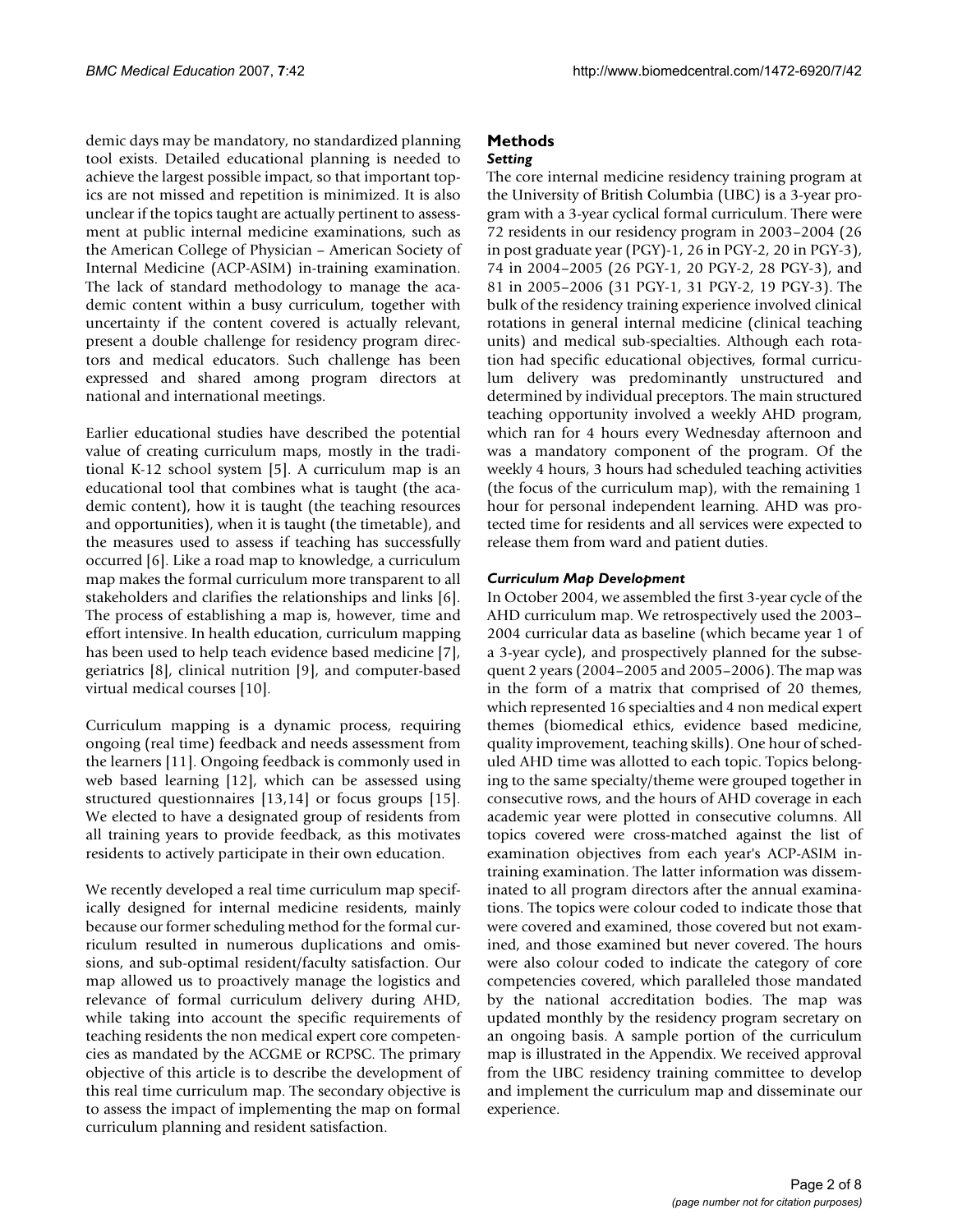Prior to the development of a curriculum map (baseline), AHD topics and speakers were determined by 2 of the 4 chief medical residents, without cross reference to what was previously taught and when it was taught. After implementation of the map, we assessed teaching needs on an ongoing basis. The topic, format (didactic and/or interactive) and speaker selection at AHD were determined by the AHD organizing committee, which comprised of 17 members (4 chief medical residents, 2 class representatives from each of the 3 years, and an additional 2 representatives from each class who expressed special interest in medical education, and chaired by the associate program director). The committee met every 4–6 weeks for about 90 minutes, during which members used the curriculum map to formulate a list of topics that fit into a series of predetermined AHD block themes. Members suggested potential speakers for these topics, with consideration of adequate and balanced representation based on geography (teaching or community hospitals) and expertise (clinical or research), and then extended personal invitations to the speakers. The information was collated by the chief medical residents and approved by the associate program director. On an ongoing basis, AHD topics were entered into the curriculum map by the program secretary.

# *Curriculum Map Evaluation*

Evaluation of the AHD curriculum map was conducted from 2 perspectives: formal curriculum planning and resident satisfaction. The impact of the map on formal curriculum planning was assessed by the percentage of AHD coverage that represented core competencies in internal medicine, the extent of topic duplication, the amount of didactic versus non-didactic teaching sessions, and the amount of teaching on non medical expert competencies as mandated by the national accreditation bodies. Resident satisfaction was evaluated using a structured, 5-item survey administered after each AHD for the period July 1, 2003 to June 30, 2006, which provided baseline data (2003–2004), and evaluation data in the first (2004– 2005) and second (2005–2006) years after implementation of the curriculum map. Residents were asked to rate each survey item on a Likert scale from 1 (minimum satisfaction) to 4 (maximum satisfaction), with higher numeric scores representing better satisfaction.

Descriptive statistics (cumulative frequencies and relative percentages) were used to describe the content of the curriculum map. All scores from the satisfaction surveys were reported as mean ± SD. Post-implementation satisfaction scores were compared with baseline using 2-tailed, unpaired t tests, and differences were considered significant when  $p$  value  $\lt$  0.05. All analyses were performed using SPSS 11.0 statistical software package (SPSS Inc. Chicago, IL).

# **Results**

The inaugural 3-year cycle of the AHD curriculum map included 283 scheduled hours. A total of 208 topics were covered, all of which (100%) represented core competencies in internal medicine.

Duplication of topics was minimal: most topics (163 or 78%) were covered once during the 3-year cycle. There were 30 topics (14%) that were covered twice in 3 years (e.g. general discussion on biomedical ethics, endocrine emergencies, thrombophilic conditions, HIV workshops, breast cancer, pulmonary function, etc.), and 11 topics (5%) were covered 3 times (e.g. acute coronary syndrome, diabetes mellitus, gastrointestinal bleeds, physical examination workshops, electrocardiography workshops, acid base disorder workshops, etc.) Two topics were covered 4 times in this formal curriculum cycle: sepsis/septic shock management, and the dermatologic manifestations of systemic disease. The topic on the principles of evidence based medicine was covered 5 times in 3 years.

The format of most AHD hours (241 or 85%) involved didactic activities, with the remaining 42 hours (15%) involved non-didactic teaching (such as physical examination workshops, case-based sessions, etc.). The latter increased substantially after implementation of the curriculum map, from 5 hours in 2003–2004, to 19 and 18 hours in 2004–2005 and 2005–2006 respectively.

The number of structured teaching hours in each of the 7 roles (core competencies) mandated by accreditation is summarized in Table 1. Of the scheduled AHD hours, most (220 hours or 78%) focused on competencies related to medical expertise (Table 1). The remaining hours covered non medical expert competencies in scholarly activities (16%), management skills (4%) and professional skills (2%). Of note, there was no specific AHD coverage of competencies on collaboration, communication and health advocacy in this formal curriculum cycle (Table 1). The proportion of AHD hours spent on non medical expert competencies increased over time: 19/90 (21%) in 2003–2004, 19/96 (20%) in 2004–2005, 23/97 (24%) in 2005–2006.

Among the 283 scheduled AHD hours, 83 hours (29%) of which involved topics that were tested in the annual ACP-ASIM in-training examination. The percentage of AHD hours covering topics that were examined did not vary much: 28/90 (31%) in 2003–2004, 29/96 (30%) in 2004–2005, 23/97 (24%) in 2005–2006. The specialties/ themes with the highest proportion of AHD hours covered and examined were geriatrics (75%), medical oncology (67%), gastroenterology (63%), and respiratory (50%) respectively (Table 2). There were 530 topics identified as examined but never covered at AHD, notably in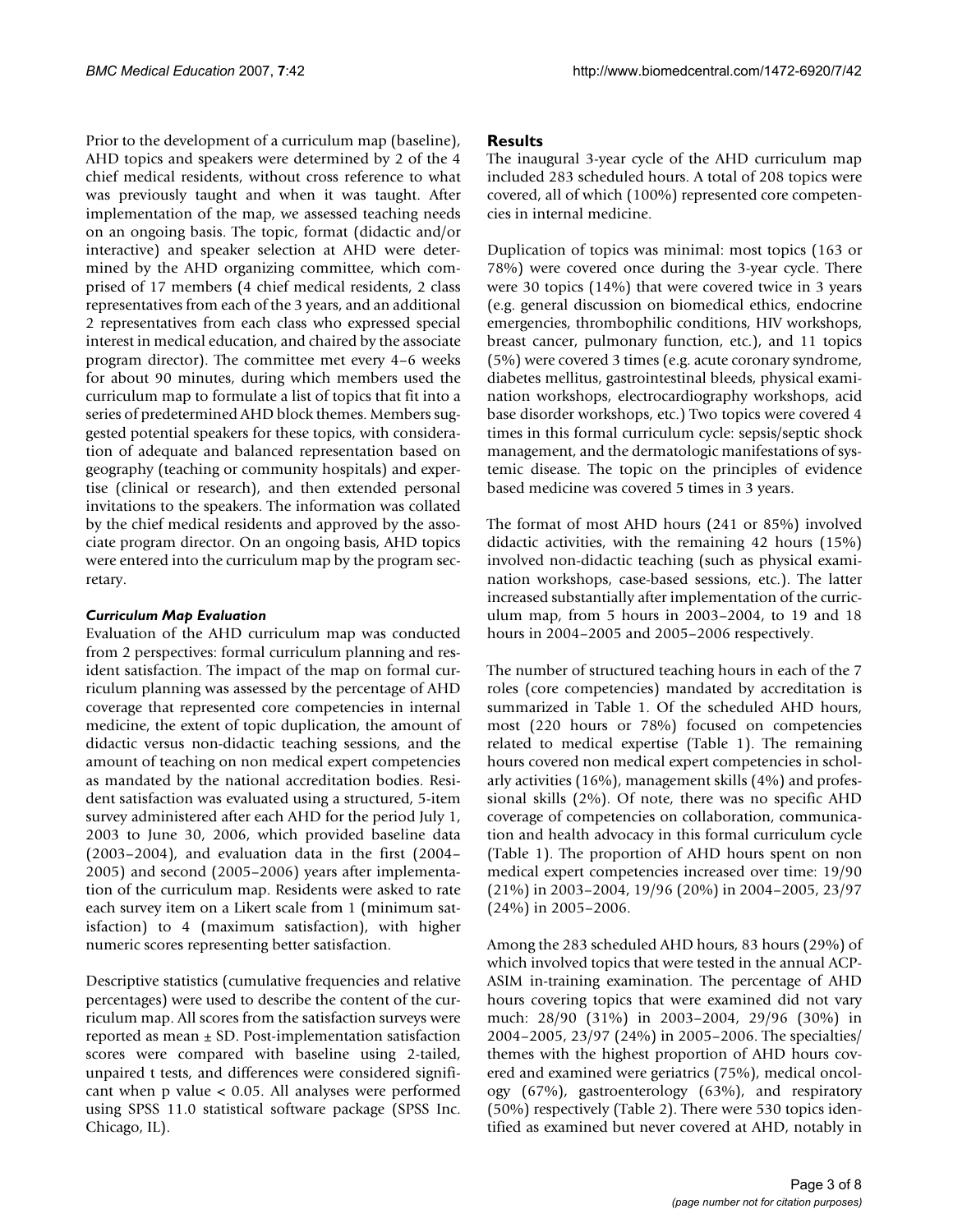| Specialty                      | Medical Expert  | Collaborator | Communicator | Professional   | Advocate | Scholar | Manager         |
|--------------------------------|-----------------|--------------|--------------|----------------|----------|---------|-----------------|
| Allergy and Immunology         | 5               |              |              |                |          |         |                 |
| <b>Biomedical Ethics</b>       |                 |              |              | 5              |          |         |                 |
| Cardiology                     | 22              |              |              |                |          | 6       |                 |
| Critical Care                  | 2               |              |              |                |          |         |                 |
| Dermatology                    | 8               |              |              |                |          |         |                 |
| Endocrinology                  | 21              |              |              |                |          | 3       |                 |
| <b>Evidence Based Medicine</b> |                 |              |              |                |          | 18      |                 |
| Gastroenterology               | 17              |              |              |                |          |         |                 |
| General Internal Medicine      | 8               |              |              | $\overline{2}$ |          |         | 4               |
| Geriatrics                     |                 |              |              |                |          |         |                 |
| Hematology                     | 20              |              |              |                |          |         |                 |
| <b>Infectious Diseases</b>     | $\overline{17}$ |              |              |                |          | 2       |                 |
| Maternal Fetal Medicine        | 9               |              |              |                |          |         |                 |
| <b>Medical Oncology</b>        | 9               |              |              |                |          |         |                 |
| Nephrology                     | 18              |              |              |                |          |         |                 |
| Neurology                      | 15              |              |              |                |          |         |                 |
| Quality Improvement            |                 |              |              |                |          |         | 6               |
| Respiratory                    | $\overline{17}$ |              |              |                |          |         |                 |
| Rheumatology                   | 15              |              |              |                |          |         |                 |
| <b>Teaching Skills</b>         |                 |              |              |                |          |         |                 |
| All specialties combined       | 220             | 0            | 0            | 7              | 0        | 46      | $\overline{10}$ |

**Table 1: Coverage of medical expert and non medical expert categories during academic half day classified by specialty/theme in a 3 year cycle of the formal curriculum map (2003 to 2006).**

The numbers represent hours of coverage in the formal curriculum. The 7 roles (core competencies) are based on accreditation requirements defined by the Royal College of Physicians and Surgeons of Canada (2).

| Specialty                      | Hours (%) of topics covered and<br>examined within specialty | Hours (%) of topics covered but<br>not examined within specialty | Total hours (%) of topics<br>covered across all specialties | Number of topics examined but<br>not covered within specialty |  |
|--------------------------------|--------------------------------------------------------------|------------------------------------------------------------------|-------------------------------------------------------------|---------------------------------------------------------------|--|
| Allergy and Immunology         | 1(20)                                                        | 4(80)                                                            | 5(2)                                                        |                                                               |  |
| <b>Biomedical Ethics</b>       | 0(0)                                                         | 5(100)                                                           | 5(2)                                                        |                                                               |  |
| Cardiology                     | 8(29)                                                        | 20(71)                                                           | 28(10)                                                      | 38                                                            |  |
| <b>Critical Care</b>           | 0(0)                                                         | 12 (100)                                                         | 12(4)                                                       | 5                                                             |  |
| Dermatology                    | 0(0)                                                         | 8(100)                                                           | 8(3)                                                        | Н                                                             |  |
| Endocrinology                  | 9(38)                                                        | 15(62)                                                           | 24(9)                                                       | 27                                                            |  |
| <b>Evidence Based Medicine</b> | 0(0)                                                         | 18(100)                                                          | 18(6)                                                       | 0                                                             |  |
| Gastroenterology               | 12(63)                                                       | 7(37)                                                            | 19(7)                                                       | 38                                                            |  |
| General Internal Medicine      | 4(24)                                                        | 13(76)                                                           | 17(6)                                                       | 85                                                            |  |
| Geriatrics                     | 6(75)                                                        | 2(25)                                                            | 8(3)                                                        | 23                                                            |  |
| Hematology                     | 4(20)                                                        | 16(80)                                                           | 20(7)                                                       | 53                                                            |  |
| <b>Infectious Diseases</b>     | 8(42)                                                        | 11(58)                                                           | 19(7)                                                       | 73                                                            |  |
| Maternal Fetal Medicine        | 0(0)                                                         | 9(100)                                                           | 9(3)                                                        | 2                                                             |  |
| <b>Medical Oncology</b>        | 6(67)                                                        | 3(33)                                                            | 9(3)                                                        | 22                                                            |  |
| Nephrology                     | 9(45)                                                        | 11(55)                                                           | 20(7)                                                       | 31                                                            |  |
| Neurology                      | 4(25)                                                        | 12(75)                                                           | 16(6)                                                       | 27                                                            |  |
| Quality Improvement            | 1(17)                                                        | 5(83)                                                            | 6(2)                                                        | 0                                                             |  |
| Respiratory                    | 9(50)                                                        | 9(50)                                                            | 18(6)                                                       | 45                                                            |  |
| Rheumatology                   | 2(11)                                                        | 16 (89)                                                          | 18(6)                                                       | 48                                                            |  |
| <b>Teaching Skills</b>         | 0(0)                                                         | 4(100)                                                           | 4(1)                                                        | 0                                                             |  |
| All specialties combined       | 83 (29)                                                      | 200(71)                                                          | 283 (100)                                                   | 530                                                           |  |

**Table 2: Specialty topic/theme coverage during academic half day in a 3-year cycle of curriculum map (2003 to 2006).**

Examination refers to the ACP-ASIM in-training examination in the respective years.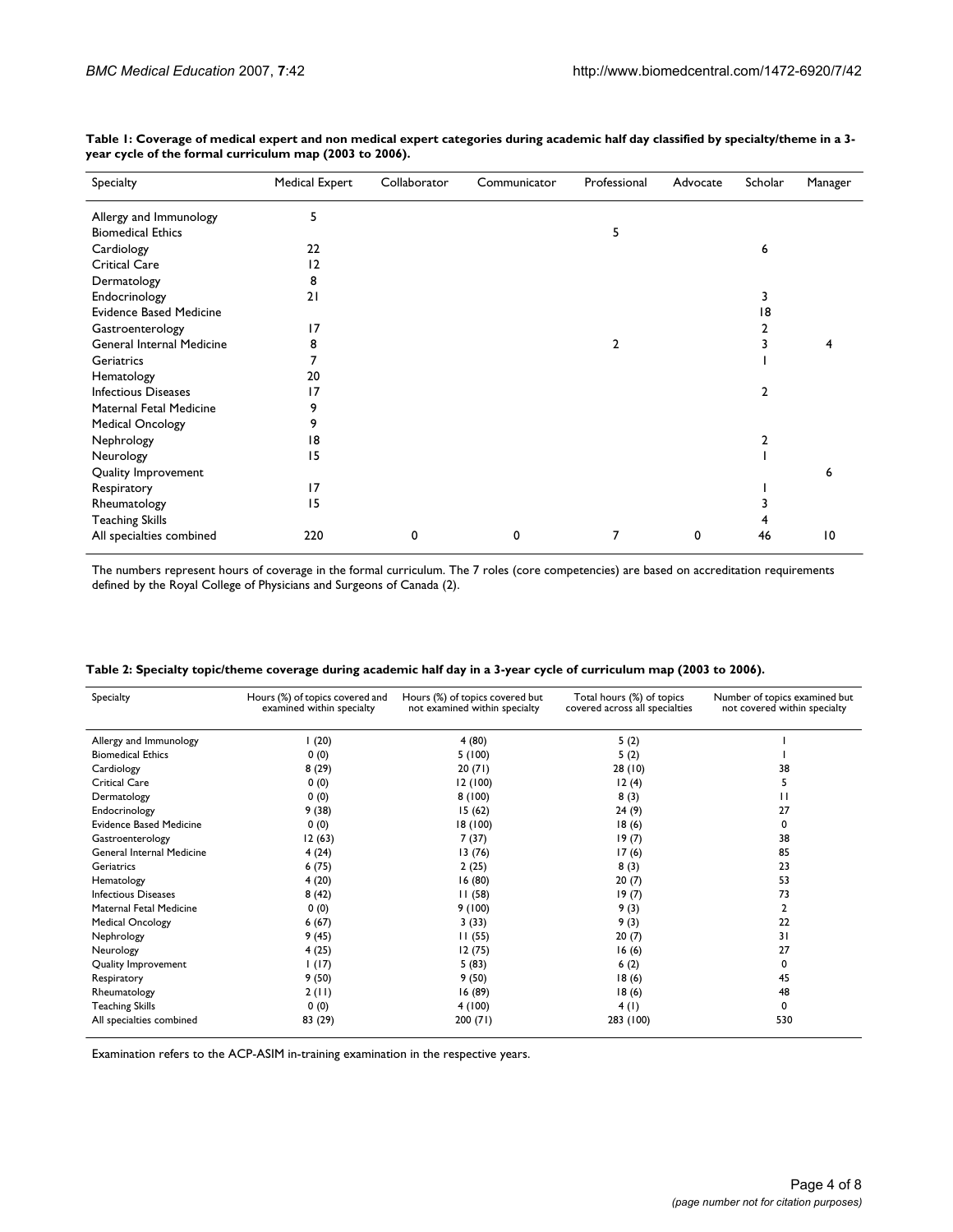general internal medicine (85 topics or 16%), infectious diseases (73 topics or 14%), hematology (53 topics or 10%) and rheumatology (48 topics or 9%).

While we mainly focussed on evaluating the process of creating a curriculum map, we also reviewed resident satisfaction surveys that were received for 255 of the total 283 hours (90% response rate) in the 3-year formal curriculum cycle (Table 3). The baseline satisfaction ratings prior to implementation of the curriculum map were high, ranging from  $3.64 \pm 0.21$  to  $3.78 \pm 0.16$  out of 4. After the first year of implementing the map, satisfaction ratings improved in all 5 survey items, and reached statistical significance for the items on evidence-based nature, preparedness of the speaker, presentation skills, and questions/discussion raised (Table 3). Interestingly, after the second year of implementation, satisfaction ratings trended back towards baseline values. Of note, the magnitude of changes over time remained small.

# **Discussion**

We developed and implemented a cyclical curriculum map for our internal medicine residency program based on real time resident input. The map provided easy visualization of structured teaching activities that occurred at AHD, as well as an opportunity to continuously review the format (didactic versus non-didactic) and nature of teaching (medical versus non medical expert competencies). In the first 3-year cycle, all topics covered were relevant and represented core competencies, with minimum topic duplication. The curriculum map allowed any duplication to be reviewed and/or rationalized. Resident satisfaction remained high after implementing the map. These findings appear promising.

A curriculum map can identify potential gaps so that appropriate action can be taken [16]. For instance, only 29% of the scheduled hours covered topics that were actually tested in past ACP-ASIM examinations. While we recognized that our AHD should not merely cover competencies that were tested in the past, and not all competencies were testable in a multiple-choice format, we discovered a substantial number of topics that were examined but never formally covered at AHD, especially in general internal medicine, infectious diseases, hematology and rheumatology. These mirrored the same content areas where our resident performance in the ACP-ASIM examination was lower. The curriculum map may help to highlight deficiencies in topic coverage within these specialties for future educational planning.

Teaching gaps arise within the context of curricular changes, and the real time nature of the curriculum map permits ready incorporation of dynamic changes. For example, there was no specific AHD coverage of competencies on collaboration, communication and health advocacy in the first 3-year formal curriculum cycle, although we were mandated to teach these competencies by the accreditation bodies. These were relatively new areas in the formal curriculum, which required innovative and conscientious efforts to teach well. A curriculum map can help to unmask competencies that may have become hidden otherwise [17]. In the new cycle of curriculum map, we have now introduced new theme blocks to focus on competencies of collaboration, communication, health advocacy, as well as other medical content areas of palliative care and peri-operative medicine. Another example of change involved the introduction of more non-didactic, interactive sessions. The majority of our AHD activities involved didactic teaching using the classical pedagogic method of lectures, which is common in internal medicine [18]. The curriculum map made it logistically easier to track the gradual increase in non-didactic sessions. During the study period, non-didactic hours increased substantially after implementation of the curriculum map. Adult learners generally learn better with interaction, and it would be interesting to see this if the interactive, non-didactic sessions proved to be better rated than the didactic ones. Future studies with a larger sample size are warranted.

We realized that AHD could not be the only structured teaching opportunity to deliver a large internal medicine formal curriculum, and other venues such as noon-hour

**Table 3: Resident evaluation of academic half day before, during and after formal curriculum changes introduced based on curriculum map.**

| <b>Evaluation Domains</b> | <b>Baseline</b><br>$(7/1/2003 - 6/30/2004)$<br>$n = 79$ hours | Year I post curriculum map<br>$(7/1/2004 - 6/30/2005)$<br>$n = 89$ hours | p value for difference<br>between Year I and<br><b>Baseline</b> | Year 2 post curriculum map<br>$(7/1/2005 - 6/30/2006)$<br>$n = 87$ hours | p value for difference<br>between Year 2<br>and Baseline |
|---------------------------|---------------------------------------------------------------|--------------------------------------------------------------------------|-----------------------------------------------------------------|--------------------------------------------------------------------------|----------------------------------------------------------|
| Topic                     | $3.78 \pm 0.16$                                               | $3.82 \pm 0.17$                                                          | 0.17                                                            | $3.70 \pm 0.22$                                                          | 0.01                                                     |
| Evidence-based            | $3.65 \pm 0.25$                                               | $3.76 \pm 0.18$                                                          | 0.001                                                           | $3.65 \pm 0.26$                                                          | 0.99                                                     |
| Preparedness              | $3.77 \pm 0.15$                                               | $3.84 \pm 0.14$                                                          | 0.002                                                           | $3.73 \pm 0.23$                                                          | 0.16                                                     |
| Presentation skills       | $3.72 \pm 0.20$                                               | $3.80 \pm 0.16$                                                          | 0.005                                                           | $3.68 \pm 0.26$                                                          | 0.29                                                     |
| Ouestions/discussion      | $3.64 \pm 0.21$                                               | $3.75 \pm 0.20$                                                          | 0.001                                                           | $3.66 \pm 0.28$                                                          | 0.73                                                     |

All satisfaction scores are reported as mean ± SD. Possible score range 1 (minimum satisfaction) to 4 (maximum satisfaction), with higher numeric score representing better satisfaction.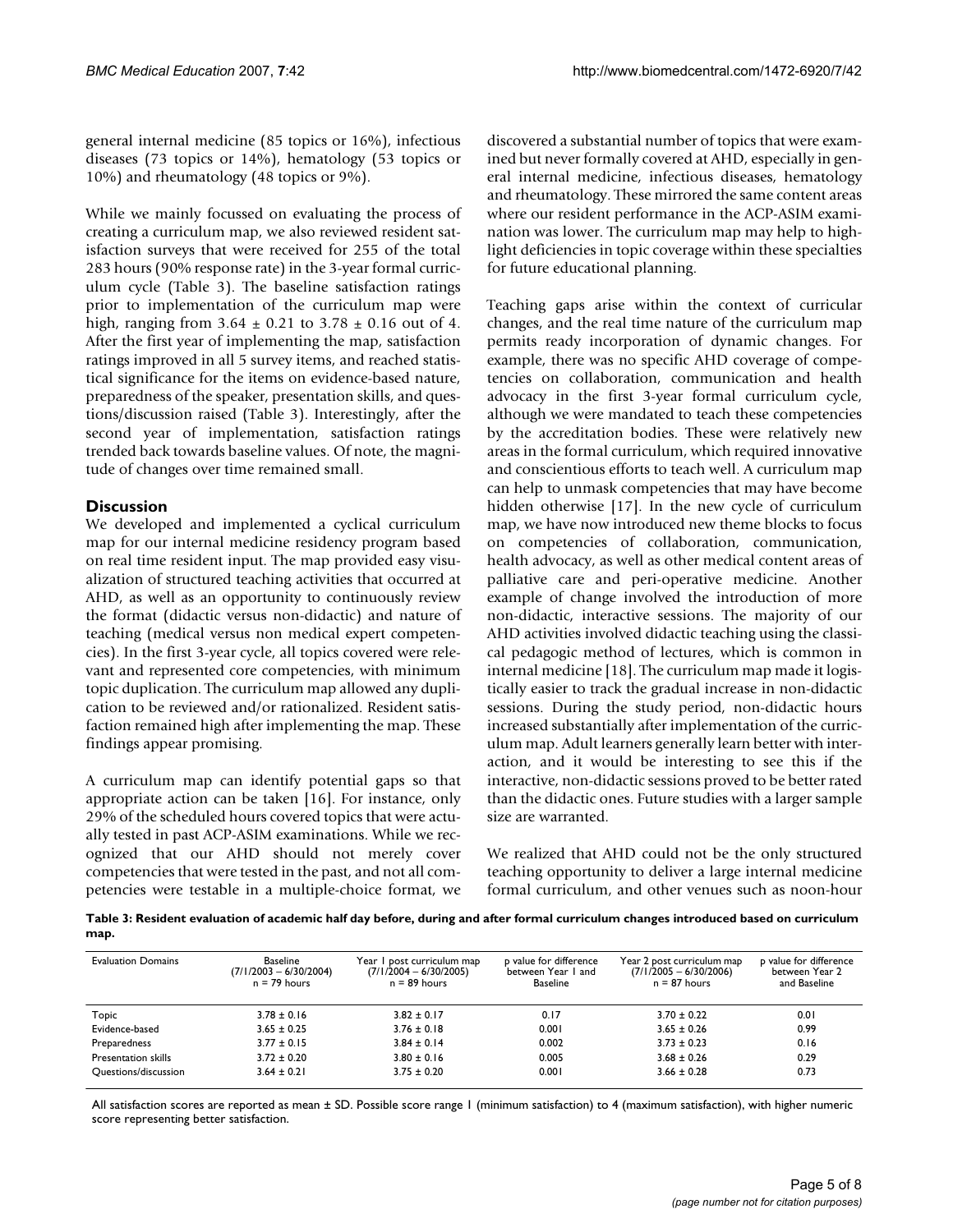**Table 4: A sample portion (General Internal Medicine) of the UBC Department of Medicine Postgraduate Education Curriculum Map.**

| <b>Speciality and Topics</b>                                | 2003–2004 | 2004-2005        | 2005-2006 |
|-------------------------------------------------------------|-----------|------------------|-----------|
| <b>General Internal Medicine</b>                            |           |                  |           |
| Topics covered in Academic Half Day:                        |           |                  |           |
| <b>Eating Disorders</b>                                     | I(ME)     |                  |           |
| Errors as a Learning Opportunity                            |           |                  | I(P)      |
| Ethics of Symptom Management                                |           |                  | I(P)      |
| Evidence Based Medicine: General Internal Medicine          |           |                  | I(S)      |
| Fever in the Returning Traveller                            |           |                  | I (ME)    |
| Hypertension (including Isolated Systolic Hypertension)     |           |                  | I (ME)    |
| Insurance and Introduction to Practice Management           |           |                  | I(M)      |
| Optimization of Drug Therapy in Patients with Liver Disease |           | I(ME)            |           |
| Palm Project in Medicine                                    | 2(S)      |                  |           |
| Peri-operative Medicine                                     |           | I(ME)            |           |
| Principles of Drug Therapy                                  | I (ME)    |                  |           |
| Pros and Cons of Being a Community Internist                |           | I(M)             |           |
| Secondary Hypertension, Laboratory Investigations of        |           | I (ME)           |           |
| Things They Didn't Teach You in Medical School              | I(M)      | $\mathsf{I}$ (M) |           |
| <b>Toxicology</b>                                           |           | I (ME)           |           |
| Topics not covered in Academic Half Day:                    |           |                  |           |
| Anti-obesity drugs                                          |           |                  |           |
| Achilles tendonitis – from fluoroquinolone antibiotics      |           |                  |           |
| Atrophic vaginitis                                          |           |                  |           |
| <b>Botulism</b>                                             |           |                  |           |
| Brain death                                                 |           |                  |           |
| Calculate incidence                                         |           |                  |           |
| Candida albicans Infection                                  |           |                  |           |
| Case control study                                          |           |                  |           |
| <b>Cellulitis</b>                                           |           |                  |           |
| Chlamydia trachomatis infection                             |           |                  |           |
| Chronic catheter-assisted urinary drainage                  |           |                  |           |
| Chronic recurrent sinusitis                                 |           |                  |           |
| Chronic venous insufficiency                                |           |                  |           |
| Complement cascade                                          |           |                  |           |
| Compression of the lateral femoral cutaneous nerve          |           |                  |           |
| Contact dermatitis                                          |           |                  |           |
| Dog bite                                                    |           |                  |           |
| Down's syndrome (risk for atlanto-axial instability)        |           |                  |           |
| Dupytren's contracture                                      |           |                  |           |
| End-of-life issues                                          |           |                  |           |
| Epidural abscess                                            |           |                  |           |
| Epistaxis                                                   |           |                  |           |
| Erythema multiforme                                         |           |                  |           |
| Fat-soluble vitamins                                        |           |                  |           |
| Garlic, ginseng and gingko biloba                           |           |                  |           |
| <b>Genetic Diseases</b>                                     |           |                  |           |
| Glaucoma                                                    |           |                  |           |
| Heat stroke                                                 |           |                  |           |
|                                                             |           |                  |           |
| Hereditary angioedema                                       |           |                  |           |
| Hidradenitis suppurativa                                    |           |                  |           |
| Hyperthermia                                                |           |                  |           |
| Hypophosphatemia                                            |           |                  |           |
| Hypothermia<br>Innocent cardiac flow murmur                 |           |                  |           |
|                                                             |           |                  |           |
| Ischemic encephalopathy                                     |           |                  |           |
| Isopropyl alcohol ingestion                                 |           |                  |           |
| Klinefelter's syndrome                                      |           |                  |           |
| Lactose intolerance                                         |           |                  |           |
| Lateral epicondylitis                                       |           |                  |           |
| Likelihood ratios                                           |           |                  |           |
| Low back pain                                               |           |                  |           |
| LSD                                                         |           |                  |           |
| Male adolescent with gynecomastia                           |           |                  |           |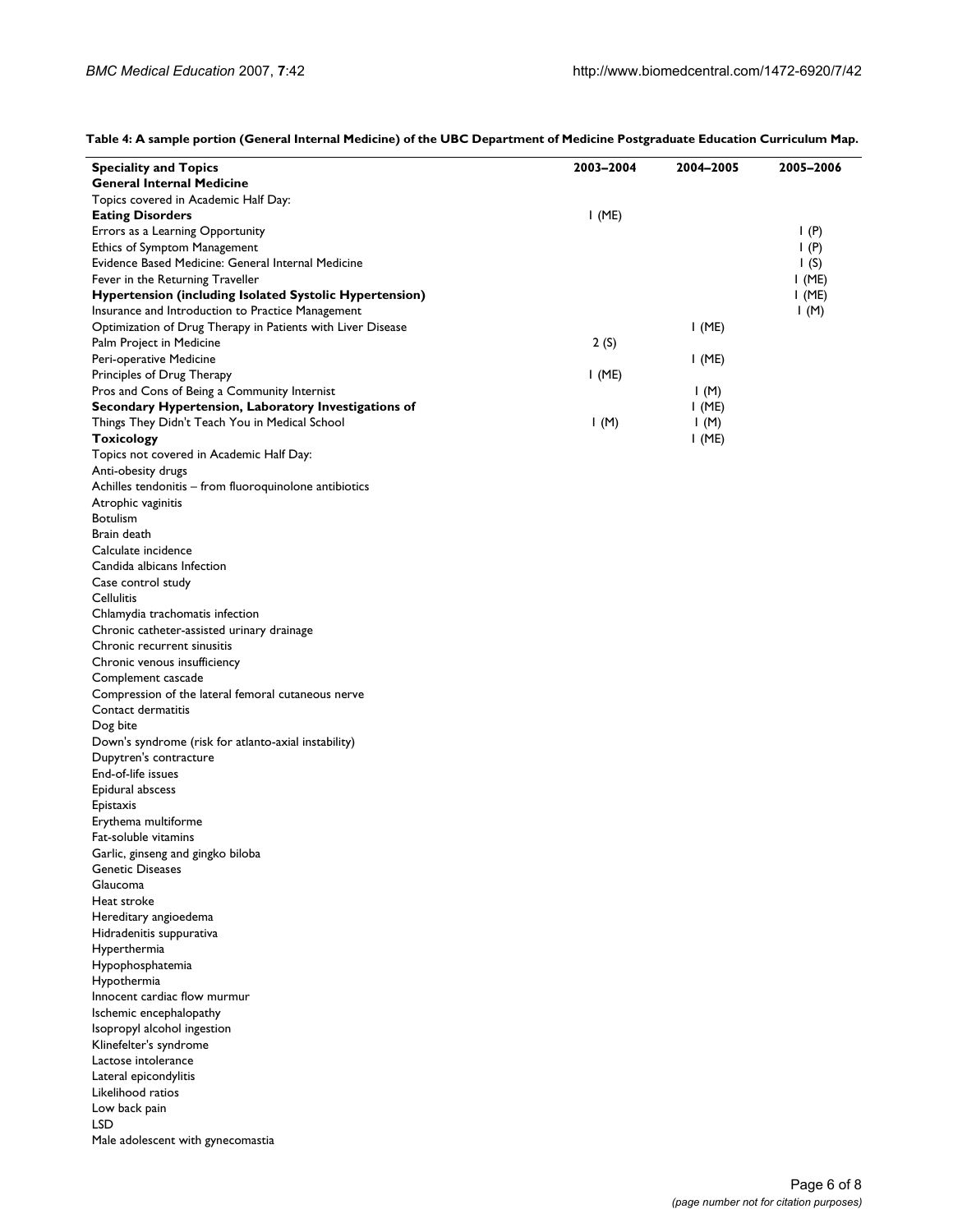| Table 4: A sample portion (General Internal Medicine) of the UBC Department of Medicine Postgraduate Education Curriculum Map. |  |  |  |
|--------------------------------------------------------------------------------------------------------------------------------|--|--|--|
|                                                                                                                                |  |  |  |

Malignant external otitis Marked obesity Meniere's disease Meningitis Methanol ingestion Morton's neuroma Myoclonus Neurofibromatosis Number needed to treat Obstructive sleep apnea Palpitations Patient controlled analgesia Post-test probability Post-traumatic stress disorder Prevalence Preventive medicine Prostrate disease Psoriasis Renal stones Restless legs syndrome Rhabdomyolysis Rhinocerebral mucormycosis Risk reduction, absolute – number needed to treat Rotator cuff tendonitis Scurvy Secondary syphilis Serotonin syndrome Serum alkaline phosphatase elevation Sexually active homosexual man Sinusitis as a cause of halitosis Subconjunctival Hemorrhage Splenectomy and medical issues Symptomatic carotid artery stenosis Symptomatic urinary tract infections Systolic heart failure Tension headache Tinea pedis and lower extremity cellulitis **Traveller** Ulnar neuropathy Uncomplicated low back pain

Topics are listed in consecutive rows, with the corresponding hours of academic half day (AHD) coverage in columns. All topics are cross-matched against examination objectives from each year's ACP-ASIM in-training examination. The topics are colour coded to indicate those covered and examined (bolded black font), those covered but not examined (non-bolded black font), and those examined but never covered (red font in the original map). The AHD hours are also colour coded to indicate the category of core competencies covered under the CanMEDS 2005 framework, including medical expert (ME, or white boxes in the original map), manager (M, or gold boxes), scholar (S, or rose boxes), and professional skills (P, or grey boxes). In this particular sample map, core competencies in health advocacy (green boxes), communication (yellow boxes) and collaboration skills (orange boxes) have not been covered in the formal curriculum cycle.

rounds and special retreats could be deployed to teach some competencies. We recognize omitting other educational experiences would affect the selection or distribution of topics in the AHD part of the curriculum. In the new formal curriculum cycle, we have expanded the curriculum map to include teaching at these venues. To help keep things simple and user friendly, we elected not to include topics covered during clinical rotations, although the latter was attempted in a recent study [19].

Resident satisfaction was high before and after implementing the curriculum map. The satisfaction ratings improved modestly after the initial year, suggesting residents viewed positively the changes in AHD as driven by the curriculum map. It is unclear why the same ratings returned to baseline 2 years later. Perhaps by year 2, some of the new residents were never exposed to the baseline AHD experience and therefore had no comparison. Other possible explanations include higher resident expectations after the initial changes imposed by the map, or the